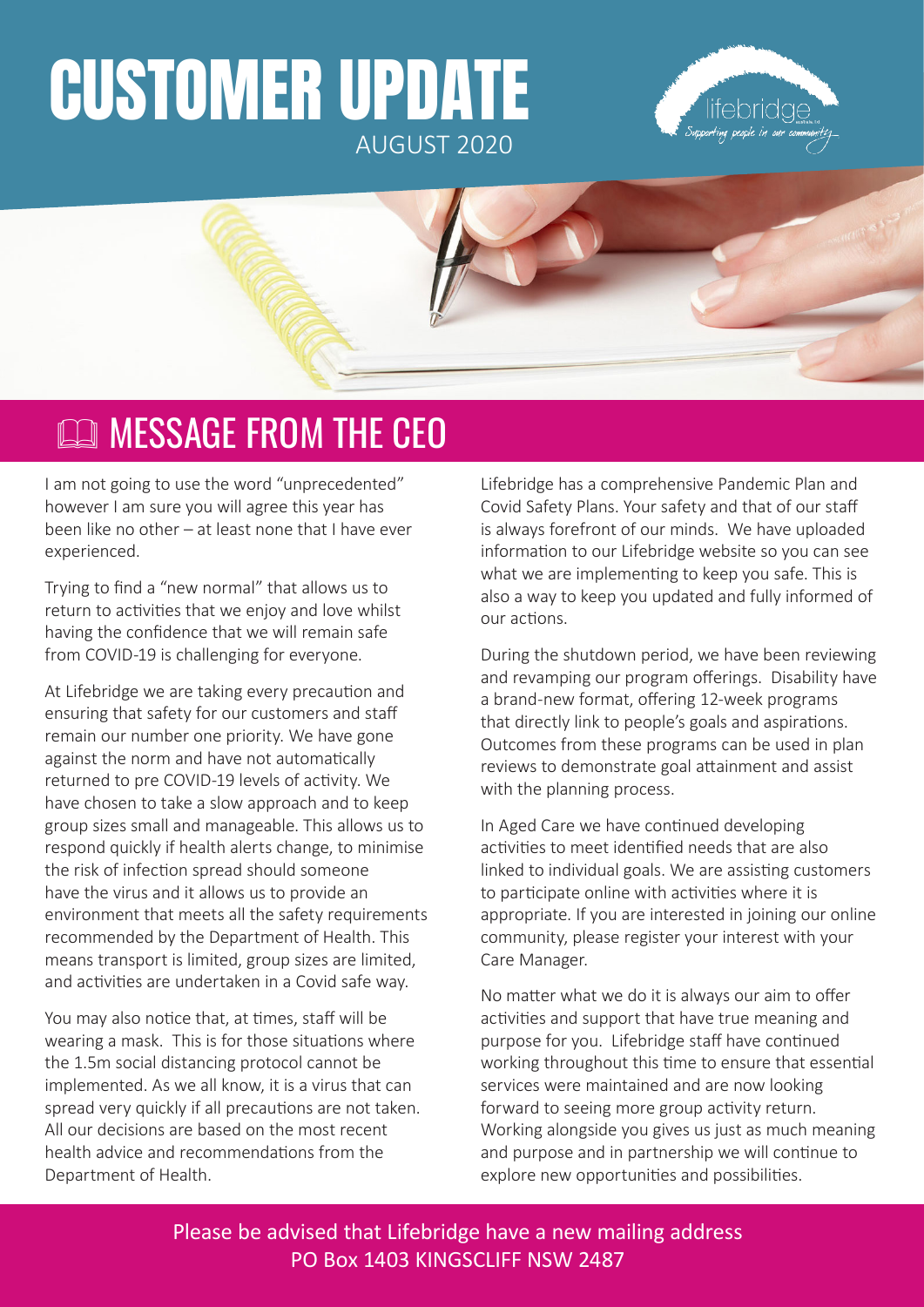# COVID-19 UPDATE

Cough **Shortness Fever Sore** of breath throat

## **COVID SCREENING QUESTIONS**

To ensure the ongoing safety of our staff and customers, Lifebridge support staff have been instructed to ask the following questions to customers before they enter their premises.

- 1. Are you feeling unwell with flu-like symptoms such as fever, cough, shortness of breath or sore throat?
- 2. Do you, or has someone you have had contact with, have a confirmed case of COVID-19?
- 3. Are you, or is someone you have had contact with, currently undergoing testing for COVID-19 and awaiting test results?
- 4. Have you or anyone you have been in contact with been told to be in self-isolation? When?
- 5. Have you or anyone you have been in contact with returned from overseas in the last 14 days?
- 6. Have you or anyone you have been in contact with returned from Victoria or Sydney in the last 14 days?
- 7. Are we able to maintain social distancing when we visit you? (1.5 m)
- 8. If the answer is NO to Q7 the worker must inform the customer that the support worker will be required to wear a mask.

If staff receive a positive response to any question, they have been instructed to consult with their Manager immediately for further advice.

## **WEARING OF MASKS**

From 17th August 2020, Lifebridge support staff are required to wear a mask if they cannot reasonably maintain a 1.5 metre social distance with the customers they are supporting which may include and is not limited to transporting customers; assisting on and off buses, attending to personal care needs and when serving and supervising a meal.

## **LIFEBRIDGE WEBSITE COVID-19 GENERAL INFORMATION**

Lifebridge have recently added a COVID-19 Information Section to our website under the resources tab - <https://lifebridge.org.au> which includes links to:

- Lifebridge Pandemic Response Plan
- Lifebridge Fact Sheets and Posters
- Department of Health Fact Sheets and Videos
- COVID-19 Training and eLearning Links
- COVID-19 Information Web Links
- Health Direct (COVID-19) Symptom Checker
- National Coronavirus Helpline Info

The COVID-19 Information page is a work in progress and we welcome your feedback as to what other information you would like to be able to access here as well. Also, if you come across any information about COVID-19 that you think we should share with the public, please let us know.

Please email any suggestion or thoughts to [communications@lifebridge.org.au](mailto:communications%40lifebridge.org.au%20?subject=) 

### **ATTENDANCE AT LIFEBRIDGE SITES**

Anyone attending a Lifebridge site must sign in and out using the sign in-out sheets which are available at the entrance to each Lifebridge building (this includes customers, staff members, contractors and visitors).

Please use the hand sanitiser provided before picking up a pen when you sign in and out of the site.

All attendees are required to add their name, contact number and the date and time they attended the site.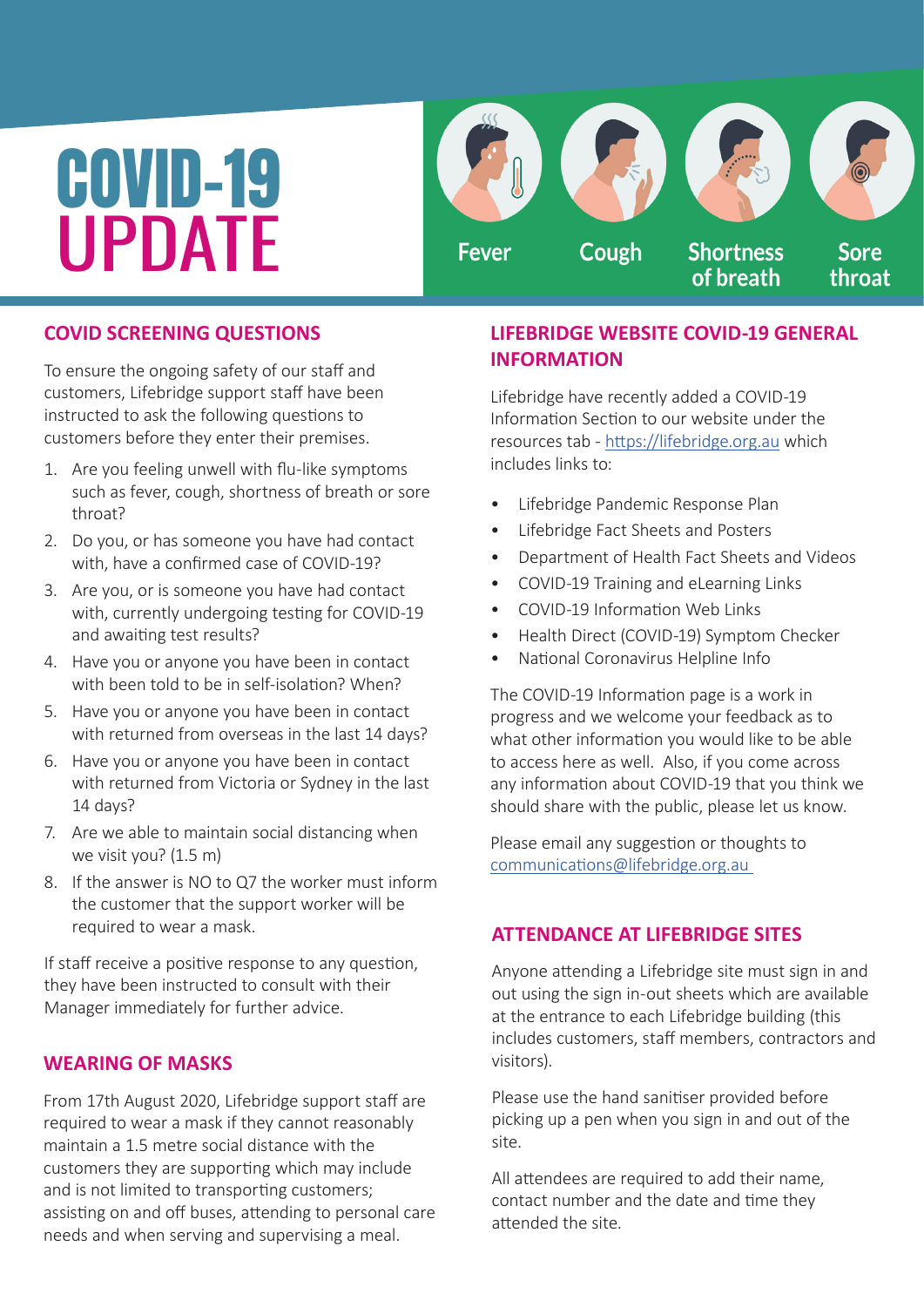

Lifebridge continues to provide services to customers during the COVID-19 pandemic that aligns with the Government legislation and restrictions.

In home services have continued throughout the pandemic, and those customers who have chosen to cancel services have been contacted regularly to ensure they are safe and well. From government directive our groups were cancelled on 23rd March, 2020 which gave us the opportunity to redeploy staff to provide inhome services. Groups have since recommenced on a limited basis for small groups within social distancing guidelines.

Work has been completed on the following to ensure that safety of our customers and staff:

- Clinical governance framework
- Pandemic plan
- Business continuity plan
- COVID Safe Work Plan

Administration staff have been given the flexibility to work from home to maintain contact with customers and ensure that any infection is not spread amongst the Aged Care Team. Support staff have also been given the opportunity to flex their work hours and availability to meet their personal needs.

To protect yourself and others, personal hygiene and social distancing are key components to prevent the spread of COVID-19. All staff in Lifebridge have been issued with personal protective equipment of gloves, hand santizer, masks, over the shoe booties and antiseptic wipes. Social distancing of 1.5 metres is to be practiced by staff and customers. Temperature checks are being completed on all customers attending social groups and the Cottage. The Cottage has been internally painted and daily cleaning is completed at the end of each day and continually during the day. Vehicles undergo a complete clean at the end of each day.

If you have any of the following symptoms:

- **Fever**
- Respiratory symptoms
- Coughing
- Sore throat
- Shortness of breath

You should be tested for COVID-19. Please advise Lifebridge Aged Care services if you are being tested, services will be cancelled until the results of your test are known. If support workers have been tested for COVID-19 their rosters are cleared and they are not rostered to work until the results of their test is known.

Please be assured that Lifebridge are doing all they can to ensure services to customers and their carers continue during this difficult time.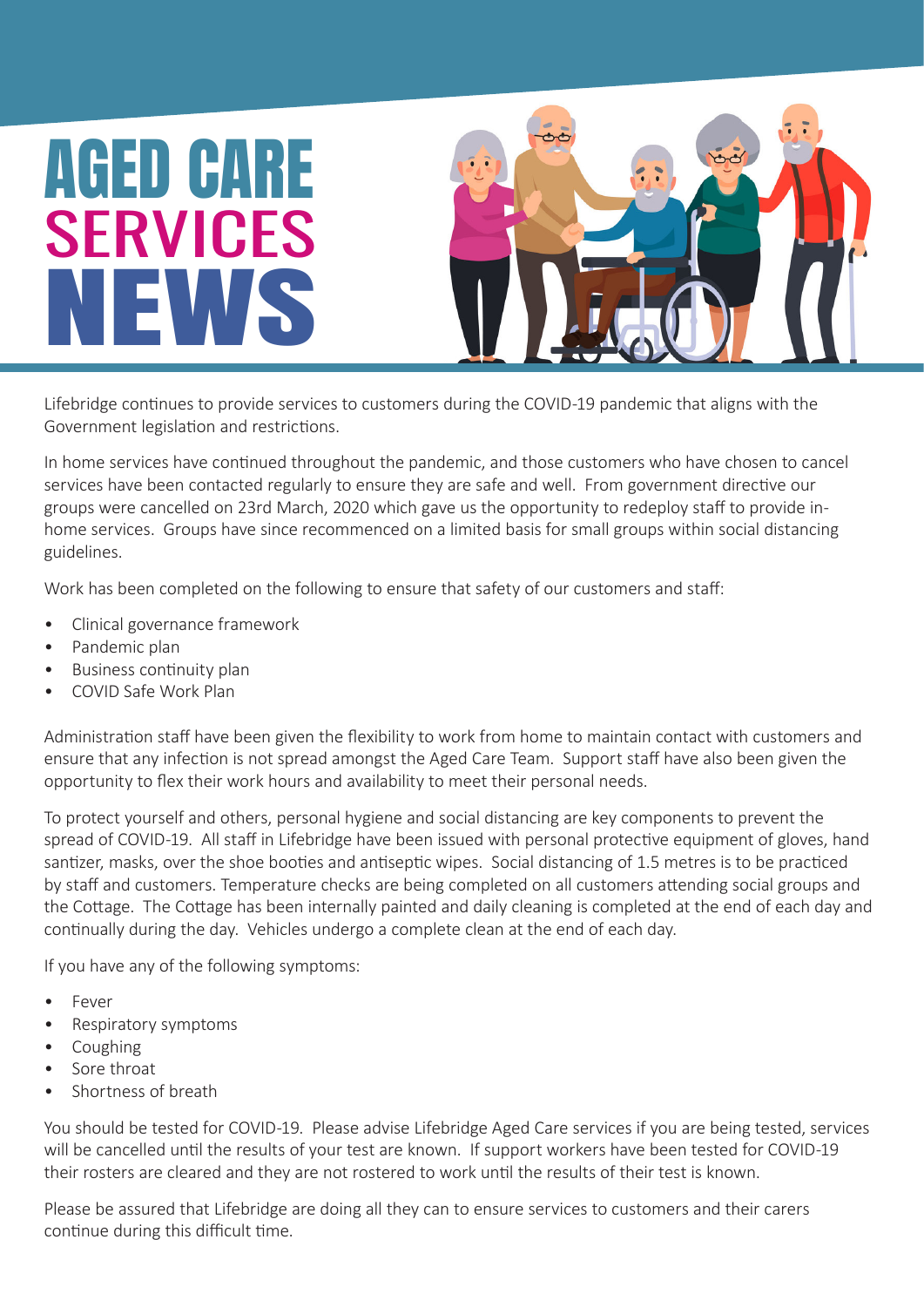# DISABILITY SERVICES NEWS



The last few months have been challenging for all.

The health, safety and wellbeing of Lifebridge customers, families, carers and staff has been our top priority. We will continue to do what is necessary to safeguard our customers and support staff in their roles as we slowly begin to resume full service.

#### **What has Lifebridge Disability Service doing?**

While our groups have been on hold, we have been doing a lot of work behind the scenes to make your community participation programs even better, with an exciting new range of activities and venues.

You should have received a copy of our new Social and Community Participation Booklet on your email or in the mail!

In the new Booklet you will notice that our programs have been redesigned to better meet your needs and support you to achieve your NDIS goals!

#### **A safe and phased approach to our programs.**

As excited as we are about our new look programs, safety always comes first. Our programs have been designed to better meet goals and to ensure we are meeting the new guidelines and work practices for a safe work environment. This means, programs will recommence through a phased and cautious approach, rather than a speedy return to large groups.

Whilst COVID19 regulations are in place, we will need to continually modify our work practices and the way we deliver our community participation programs, guided by Commonwealth and NSW Government guidelines.

Each program is being assessed on a case by case basis determined by customer numbers and the venue. We will implement those measures that can help protect our Lifebridge customers and staff, as well as reduce the spread of COVID19 in the community, including:

- Ongoing Risk Assessments of all our activities and venues.
- Having only small groups of customers and staff in carefully managed environments in line with current Government Guidelines.
- Ensuring safe social distancing between customers, staff and community members.
- Practicing of good personal hygiene.
- Avoiding physical contact with people, including handshaking and hugging.
- Cleaning our equipment and venues at the end of each day.

Our new look community participation program in smaller groups and in different venues.

This may mean that your day program looks and feels different, for a little while but it is important that we follow the health guidelines to protect ourselves and others in the community.

If you have not received a copy of the new Booklet or want to know more please don't hesitate to contact, Stacey, Martin and Andrew at any time for more information on 1800 043 186.